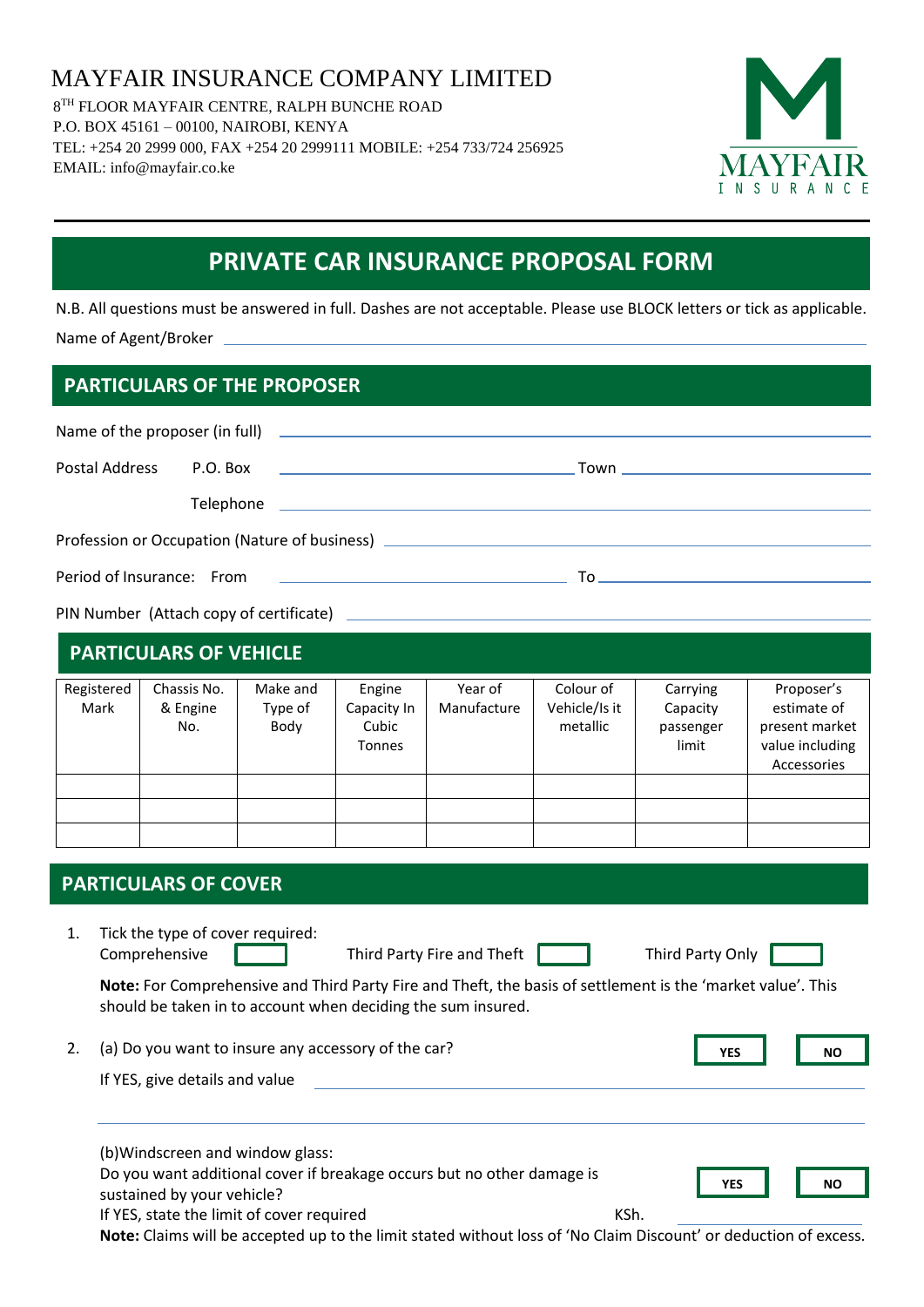| 3. | Has the vehicle(s) been fitted with approved anti-theft devices?<br>If YES, attach certificate of fitting                                                                                                                                                             | YES        | <b>NO</b> |
|----|-----------------------------------------------------------------------------------------------------------------------------------------------------------------------------------------------------------------------------------------------------------------------|------------|-----------|
| 4. | Has the vehicle (s) been modified, altered, adapted or fitted with any additional<br>equipment above the makers standards?                                                                                                                                            | <b>YES</b> | ΝO        |
| 5. | Are you the owner of the vehicle(s)?                                                                                                                                                                                                                                  | <b>YES</b> | ΝO        |
|    | If NO, state name and address of owner(s)/hire purchase company                                                                                                                                                                                                       |            |           |
| 6. | Do you or does any other person who to your knowledge will drive the vehicle,<br>suffer from defective vision or hearing from any physical infirmity?<br>If YES, give details:<br><u> 1980 - Jan Barnett, fransk politiker (d. 1980)</u>                              | <b>YES</b> | ΝO        |
| 7. | Have you or has any other person who to your knowledge will be driving the vehicle,<br>been convicted of any offence in connection with the driving any motor vehicle or is<br>any prosecuting pending?<br>If YES, give details (include dates and nature of penalty) | <b>YES</b> | <b>NO</b> |

8. Has any Insurance Company either in respect of yourself or any other person who will drive ever:

- (i) Declined your or their proposals?
- (ii) Required you or them to bear the first portion?
- (iii) Refused to renew or cancelled your or their policy?
- (iv) Required an increased premium or imposed other special conditions?

If the answer to any of the above questions is YES, give details:

9. Are you now or have you ever been insured in respect of any motor vehicle? YES **NO** 

**YES NO**

YES **NO YES NO**

YES **NO** 

If YES, give details of insurer's, policy number and registration number of vehicle(s)

#### **CLAIMS EXPERIENCE**

- 1. Give records of accidents and/or losses during the past three years in connection with any motor vehicle owned or driven by yourself or those who to your knowledge will be driving the vehicles insured under this policy, whether insured or uninsured including any claim outstanding:
- 2. (i) Are you entitled to a No Claim Discount?

(ii) If YES, for how many years up, to date, have you previously been insured continuously without claim and with which companies?